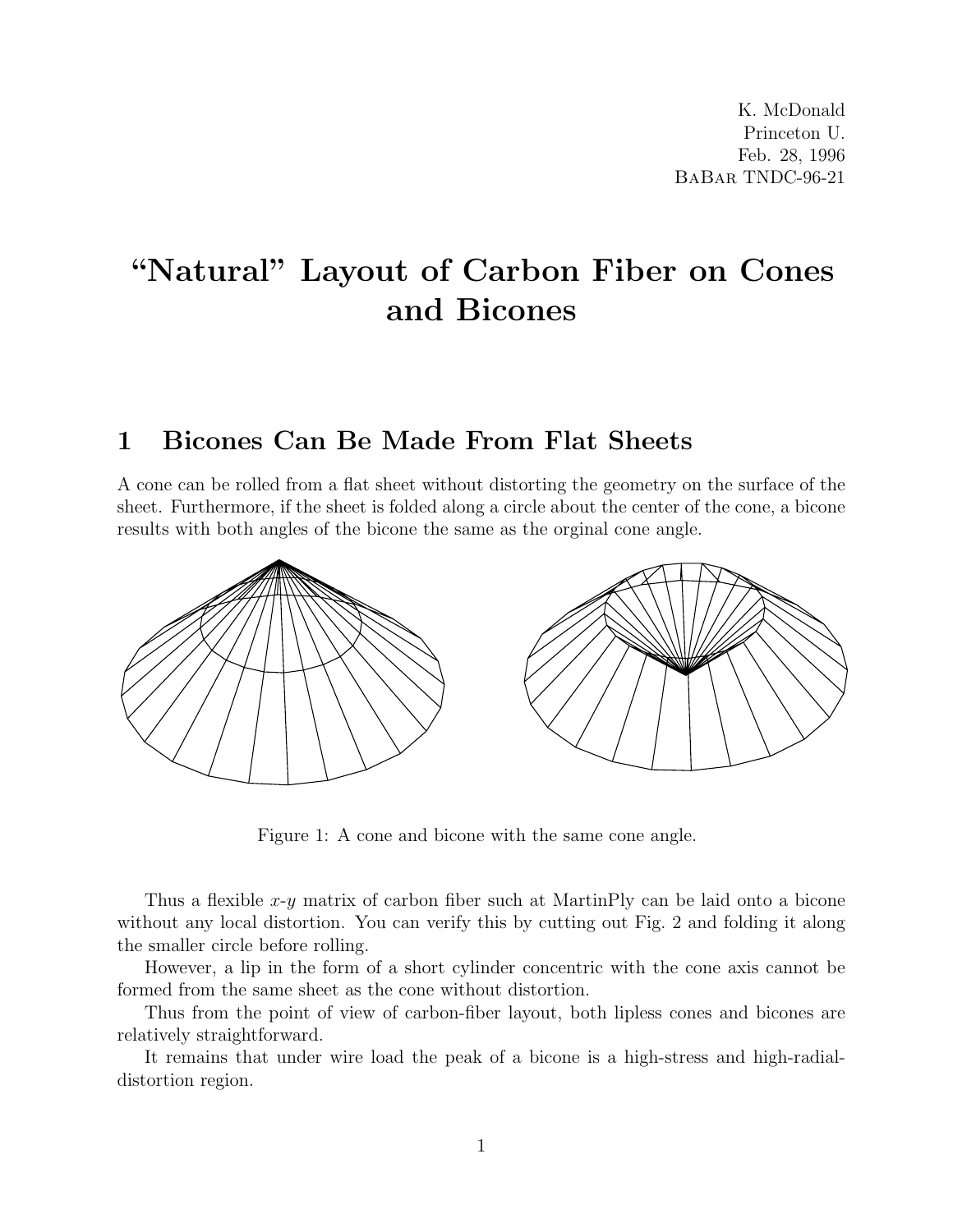## 2 "Natural" Layout of  $x-y$  Carbon Fiber on a Cone

A cone can be rolled from a flat circular sheet in which a sector of angle  $\alpha$  has been removed. The resulting cone has angle  $\theta$  between its base and a 'generator' (= straight line on the surface of the cone which passes through the apex) given by

$$
\cos \theta = 1 - \frac{\alpha}{2\pi}.
$$



Figure 2: A flat sheet with a sector  $\alpha = 30^{\circ}$  removed, from which a cone or bicone of angle  $\theta = 23.6^{\circ}$  can be made. The dark lines indicate the directions of the  $x-y$  carbon-fiber matrix.

If the sheet has an  $x-y$  structure such as the MartinPly carbon-fiber matrix then I consider it "natural" that one axis of the matrix be aligned with one edge of the missing sector. It would be "natural" if the other edge of the missing sector were also aligned with fibers in the matrix; when the cone is rolled up the fibers on opposite sides of the gap are either parallel or perpendicular. This view leads to cones of sector angles  $\pi/2$ ,  $\pi$  and  $3\pi/2$ , with corresponding cone angles of 41.4°, 60° and 75.5°. Unfortunately, these cones are all steeper than is appropriate for the BaBar drift chamber.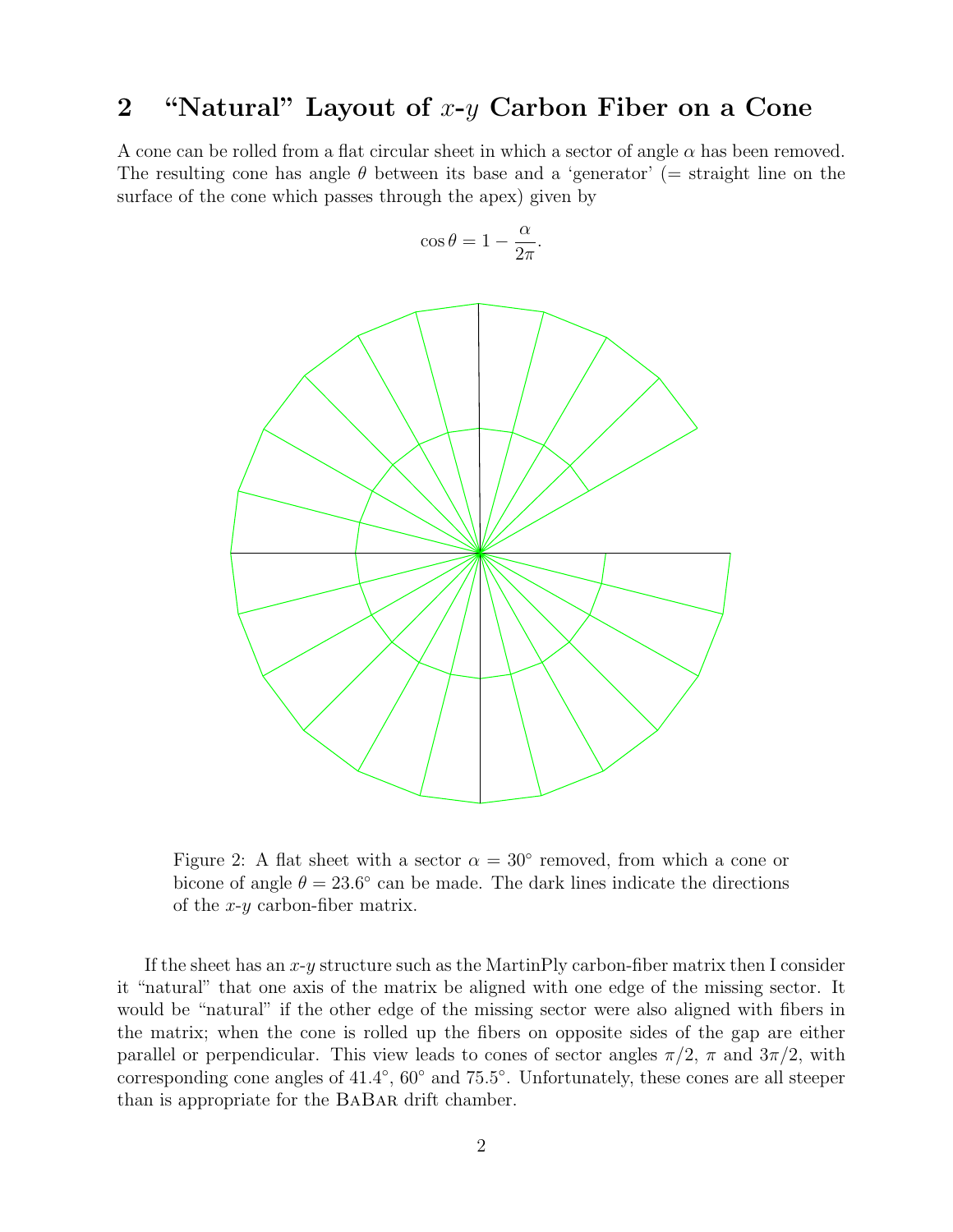

Figure 3: Top view of the cone made from the sheet shown in Fig. 2. The dark lines indicate the four generators along which carbon fibers are aligned.



Figure 4: Another view of the cone made from Fig. 2.